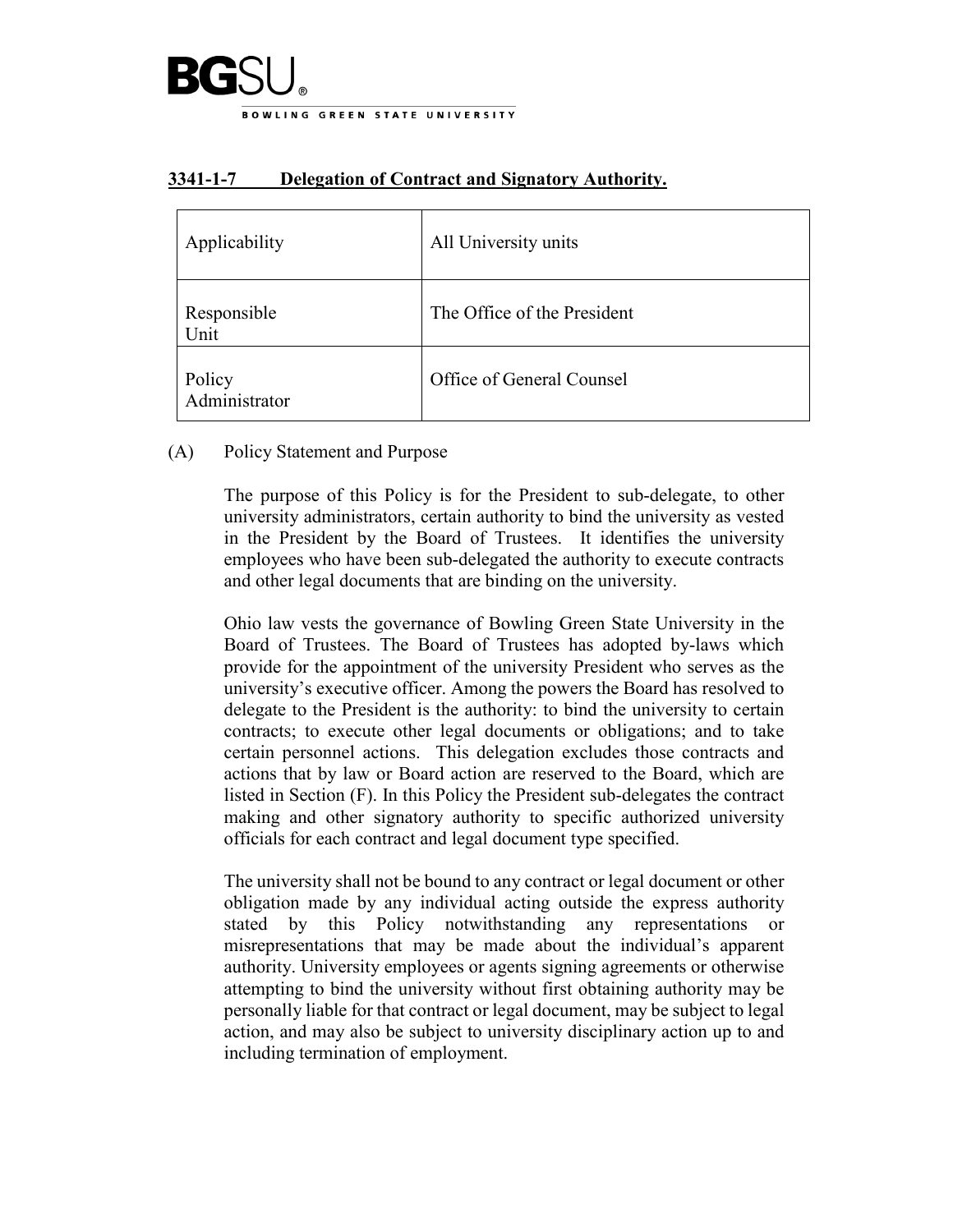#### (B) Policy Scope

This Policy applies to all university employees when acting on behalf of the university.

This Policy does not apply to signatures or approvals required for internal university transactions and processes (e.g., time reports, purchase card (Pcard) transactions, space reservations, or purchase orders, etc.).

Principal delegations of contract signatory authority are indicated in Section E of this Policy. Sub-delegations of that authority may be made only where authorized by this Policy. When permitted, sub-delegations may be made only through written letter to the individual.

Authority to sign a legal document or bind the university to a contract of a type specified in Section E is granted to the persons holding the applicable BGSU position identified in that Section.

All contracts for purchases of goods or services, including grant-funded purchases, must follow Policy 3341-6-38 (Purchasing, Sales, and Disposal of University Property and Asset Control) and other applicable university policies. Having signatory authority does not exempt a purchase from following university procurement policies and processes.

Questions concerning the scope and application of the Policy should be directed to the Office of General Counsel. Specific operational questions may be directed to the employee's immediate supervisor.

- (C) Policy Definitions
	- (1) A "contract" is any agreement between the university and another party or parties which is enforceable at law. A university contract will most often involve employment, the sale or purchase of goods, services or real property, or the creation of legal relationships with other entities.
	- (2) A "legal document" is any document requiring a signature which is not a contract, that expresses an official action of the university. Executing a legal document changes the university's legal relationship with that person or entity.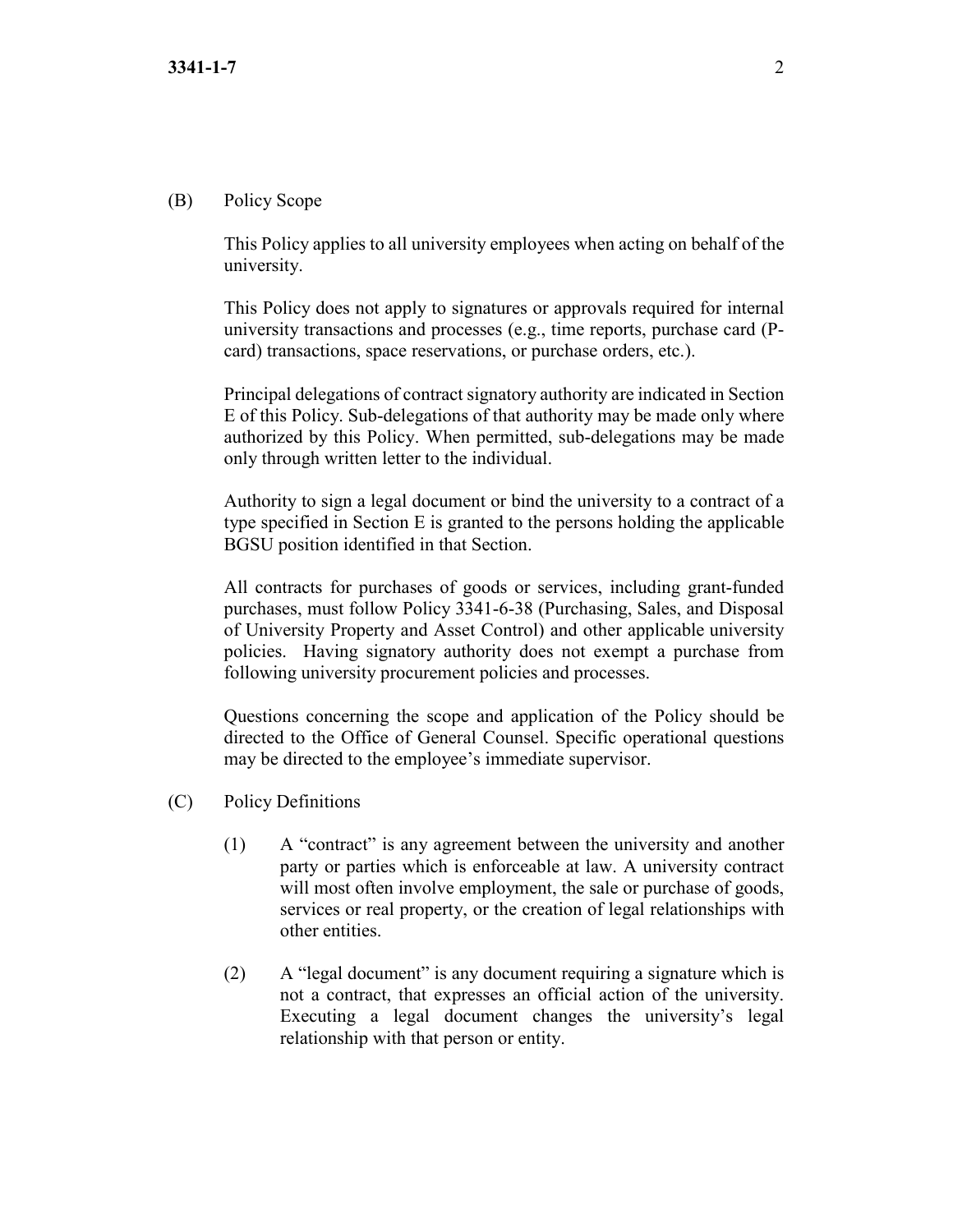- (3) "Professional Services" or "Consulting" are services involving special training, skills or experience that the university procures from outside sources. Examples of professional services providers include architects, designers, and engineers.
- (D) Policy

The authority to sign contracts and other legal documents not retained by the Board is delegated to the university President who may delegate that authority to specified university officers through this Policy.

- (1) Delegation to a Position. The delegations of authority set forth in this Policy are to the position, not to any specific individual. A person in the particular position on an acting or interim appointment assumes the same signing authority as if he or she held the position on a permanent basis. Sub-delegations of signatory authority as permitted by Section (E) of this Policy must be in writing and maintained by the individuals making and receiving the subdelegation with a copy to the Office of General Counsel.
- (2) Implied Representations by Signing. When a person signs a contract or legal document, the signer makes the following implied representations to the university:
	- (a) The signer is acting within their delegated authority.
	- (b) The signer has performed an appropriate investigation and inquiry and is satisfied that:
		- (i) the obligations or promises set out in the contract or legal document conform to university policies, including, but not limited to, policies relating to purchasing and restricting business transactions with university employees and their family members and business associates.
		- (ii) the obligations assumed by the university in the contract or legal document are consistent with the university's mission, including its business purposes.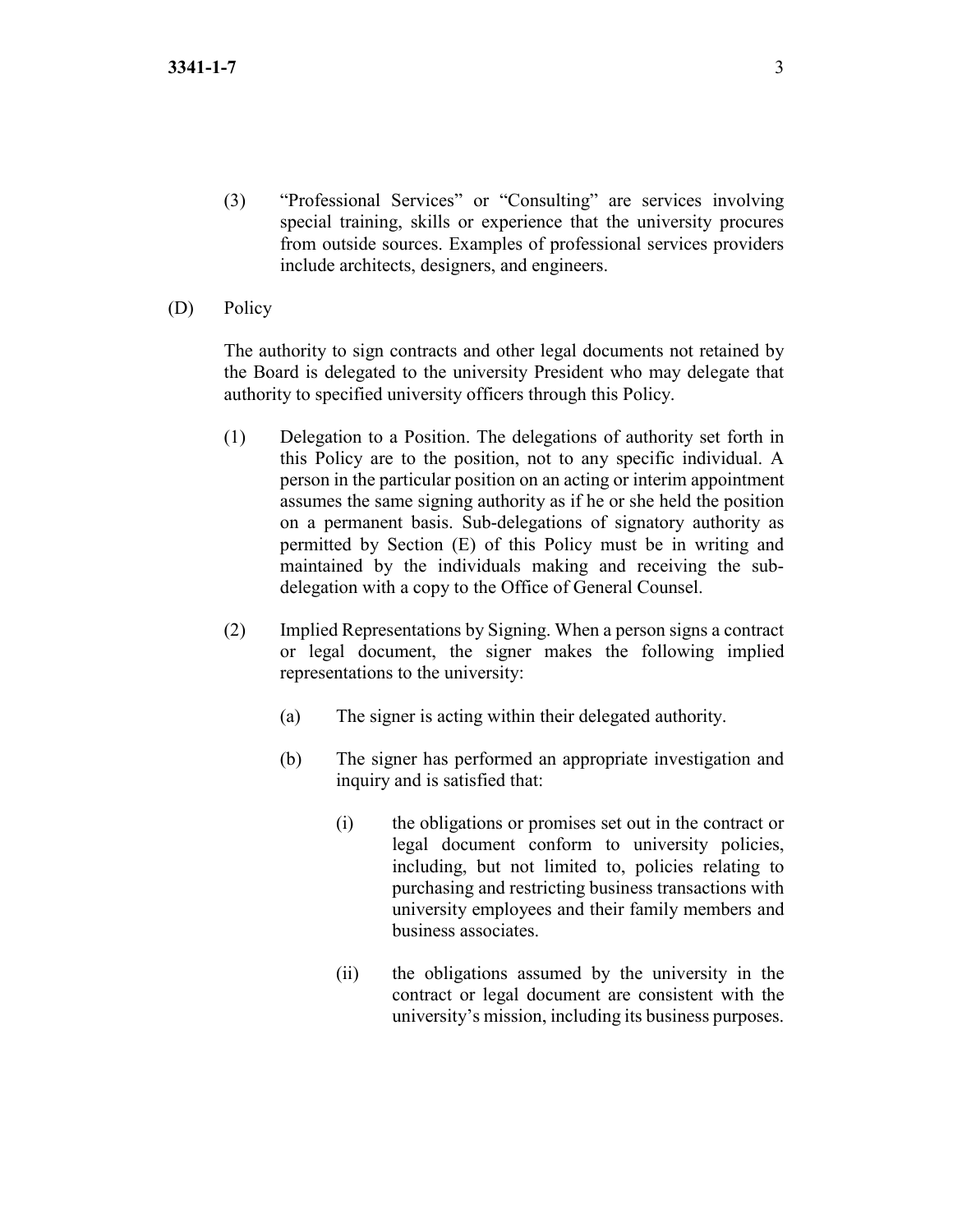- (iii) there is no real or potential conflict of interest or there has been adequate disclosure and vetting of any potential conflict of interest.
- (iv) the benefits to the university from the transaction are necessary, appropriate, and outweigh the potential risks to the university.
- (v) the signer has consulted with appropriate personnel within the university (e.g., Finance and Administration, Purchasing, General Counsel, Risk Management, etc.).
- (vi) the agreement does not conflict with existing university agreements.
- (vii) the signer has complied with all applicable precontract procedures, such as competitive bidding procedures.
- (3) Signing Own Name. Those employees delegated or sub-delegated the authority to sign contracts or legal documents must sign their own names and titles.
- (4) Electronic Affirmation Allowed. When electronic affirmation to bind BGSU to an obligation is used, the person authorizing the obligation must memorialize the essential terms of the transaction in writing or in a secure electronic fashion approved by the Chief Financial Officer and Vice President for Finance and Administration. Printing out a receipt for an on-line purchase provides an adequate memorial of the transaction.
- (5) Conflicts. A person with delegated authority may not sign any contract or legal document or obligate the university to an agreement in which they may have a significant personal interest preventing objective analysis or may receive a personal advantage or benefit. Contracts and legal documents in this category must first be reviewed to determine whether the conflict is manageable and for compliance with other university policy and Ohio ethics law, and if acceptable must be authorized by the person with authority at the next highest organizational level.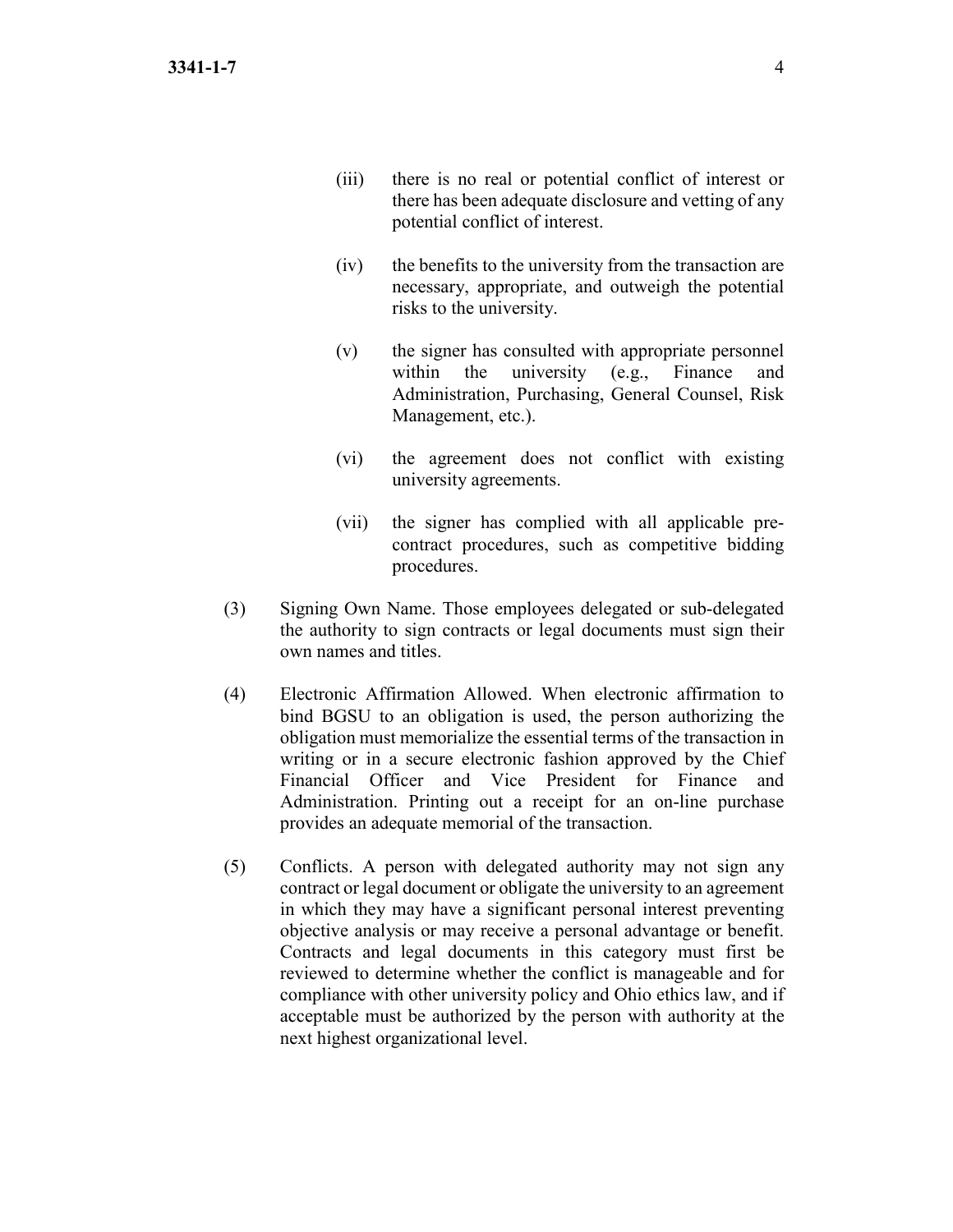- (6) Contracts must be in writing.
- (E) Delegations

In addition to the university President, the persons holding the following positions are hereby delegated authority to sign contracts and other legal documents on behalf of Bowling Green State University. No other persons are authorized to sign contracts and other legal documents for or on behalf of the university. No sub-delegations of authority other than those listed below may be made without written approval of the President.

| <b>Contract Type</b>                    | <b>Signature Authority</b>                 |
|-----------------------------------------|--------------------------------------------|
| <b>Accreditation Agreements</b>         | Provost                                    |
|                                         |                                            |
| <b>Advertising Contracts</b>            |                                            |
|                                         | Contracts less than \$50,000:              |
|                                         | Assistant Vice President for Marketing and |
|                                         | <b>Brand Strategy</b>                      |
|                                         |                                            |
|                                         | Firelands advertising contracts less than  |
|                                         | $$15,000 - Dean$ of Firelands College      |
| Affiliation Agreements, except clinical | Provost                                    |
| affiliation agreements                  |                                            |
| <b>Articulation Agreements</b>          | Provost                                    |
| Athletic Events (game contracts,        |                                            |
| broadcast, etc.)                        | Contracts less than \$50,000:              |
|                                         | Director of Intercollegiate Athletics or   |
|                                         | delegee                                    |
| Clinical affiliation agreements         | Provost or Deans of the Colleges           |
| College Credit Plus program             | Provost or delegee                         |
| agreements                              |                                            |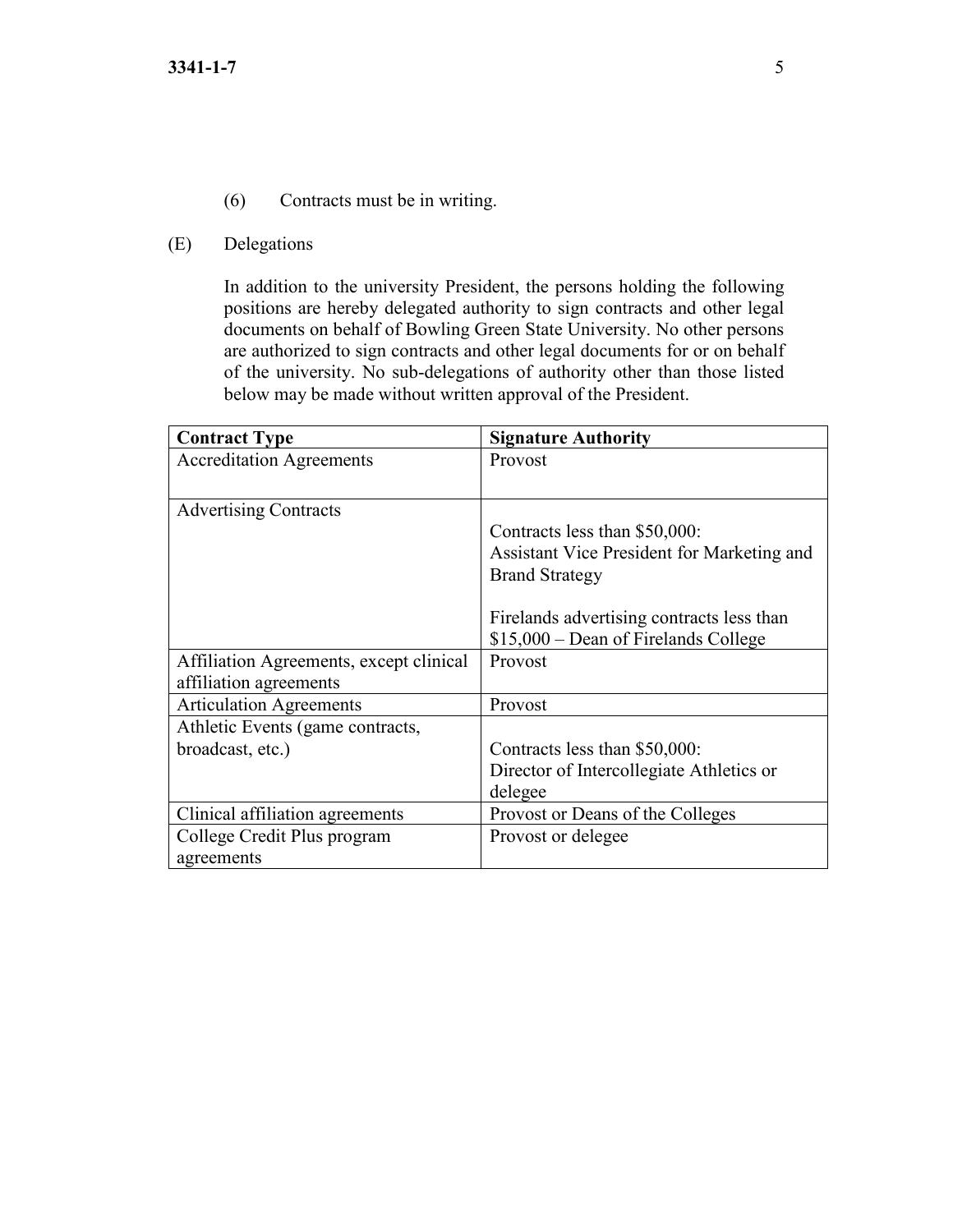| Commercialization agreements for<br>university intellectual property not       | <b>VPREE</b>                                           |
|--------------------------------------------------------------------------------|--------------------------------------------------------|
| subject to the Patent Policy                                                   |                                                        |
| Commercialization agreements for<br>university intellectual property that is   | See Section (F)                                        |
| subject to the Patent Policy                                                   |                                                        |
| NOTE: Commercialization agreements<br>are with faculty-led start-up businesses |                                                        |
| <b>Construction Contracts (new</b>                                             | CFO (upon Board approval as required)                  |
| construction and alteration of existing                                        |                                                        |
| facilities)                                                                    |                                                        |
| Consulting Contracts where the                                                 | Provost or CFO or Purchasing Department                |
| university is purchasing consulting                                            | per CFO delegation                                     |
| services.                                                                      |                                                        |
| Consulting Contracts where the                                                 | Provost, CFO, or VPREE                                 |
| university is providing consulting                                             |                                                        |
| services or testing                                                            |                                                        |
| Continuing Education Instructor/ Non-                                          | Deans of the Colleges                                  |
| <b>Credit Instructor Contracts</b>                                             | <b>VPREE</b>                                           |
| Copyright Licensing or Transfer                                                |                                                        |
| Dining agreements, institutional<br>Easements for highway or utility           | CFO or Delegee<br><b>CFO</b>                           |
| purposes                                                                       |                                                        |
| <b>Employee Benefit Agreements</b>                                             | <b>CFO</b>                                             |
| <b>Employment Actions (including</b>                                           | By type and subject to compliance with                 |
| appointments and contracts)                                                    | university budget control procedures:                  |
|                                                                                | Faculty - Deans of the Colleges (with                  |
|                                                                                | tenure and promotion actions subject to                |
|                                                                                | Board of Trustees approval)                            |
|                                                                                | Administrative Staff assigned to the                   |
|                                                                                | Colleges-Deans of the Colleges                         |
|                                                                                | Administrative Staff – Division Vice<br>President/CDBO |
|                                                                                | Classified Staff - CHRO                                |
|                                                                                | Vice Presidents – See Section $(F)$                    |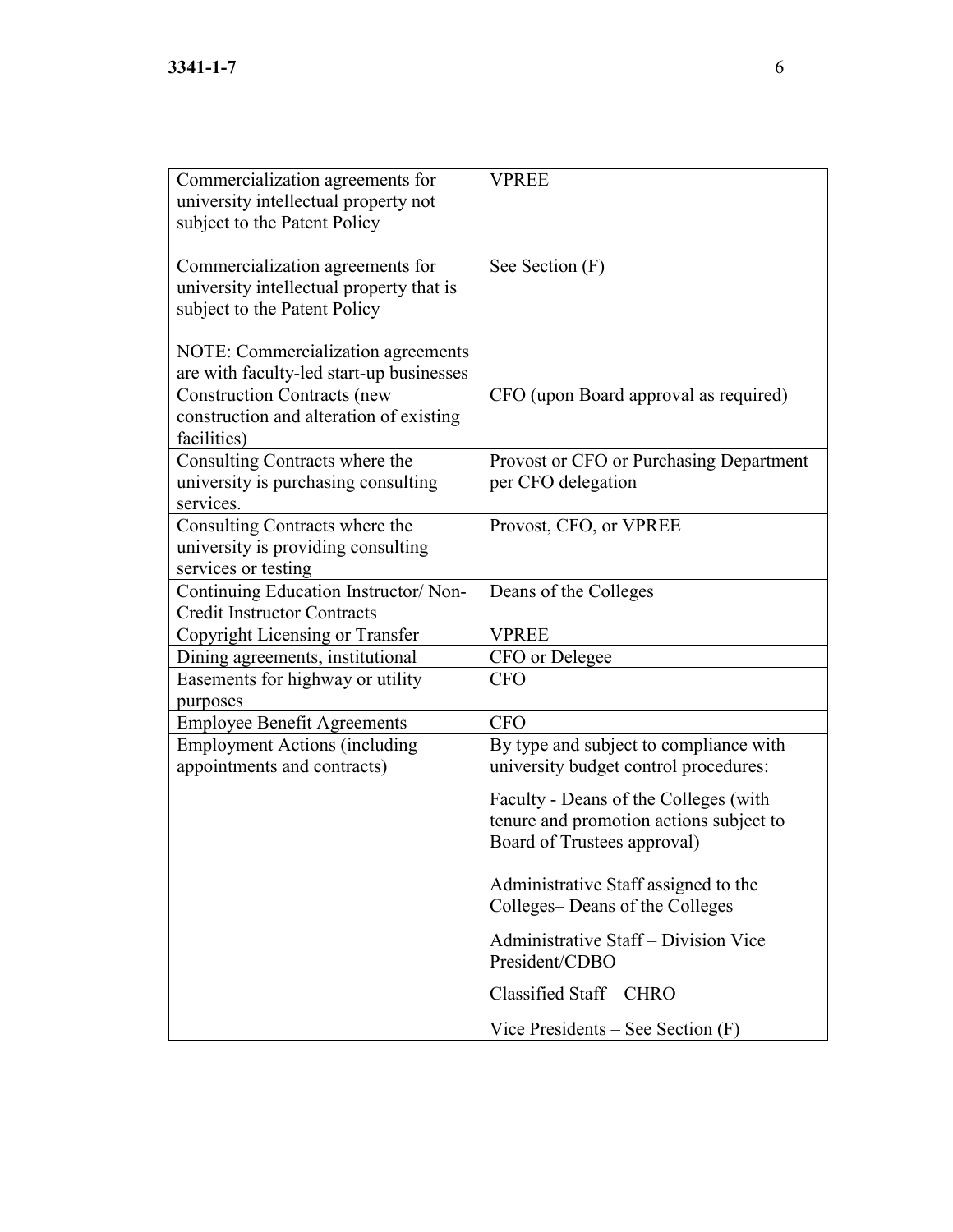| Enrollment management services<br>contracts                                           | Less than \$100,000 -- Vice President for<br><b>Enrollment Management and Student</b><br>Outcomes                                        |
|---------------------------------------------------------------------------------------|------------------------------------------------------------------------------------------------------------------------------------------|
| Equipment rental                                                                      | CFO or delegee                                                                                                                           |
| Equipment rental for academic use                                                     | Deans of the Colleges                                                                                                                    |
| Equipment rental for student<br>organizations                                         | Less than \$15,000 --AVPSA or delegee                                                                                                    |
|                                                                                       | $$15,000$ or more $-$ Provost                                                                                                            |
| Events, conferences, off campus<br>(facility rentals, transportation, catering        | Alumni and Advancement - VPUA                                                                                                            |
| $etc.$ ).                                                                             | Academic or Student Affairs; Diversity and<br>Belonging                                                                                  |
|                                                                                       | Event costs $$15,000$ or more-<br>Provost                                                                                                |
|                                                                                       | Event costs less than $$15,000-$<br>Deans of the Colleges (academic)<br>AVPSA or delegee (student affairs)<br>CDBO (diversity/belonging) |
|                                                                                       | All others - CFO or delegee                                                                                                              |
| <b>Facility Rentals</b><br>(BGSU facility licensed to outside                         | Facility Manager* or delegee                                                                                                             |
| parties)                                                                              | *Ice Arena, Field House, Rec Center, Stroh<br>All other facilities should be rented through                                              |
| NOTE: When rental involves a Performing<br>Artist, defer to Performing Artist section | <b>Conference and Event Services</b>                                                                                                     |
| Financial management, investment<br>advisor contracts                                 | Upon Board authorization, CFO                                                                                                            |
| Financial Obligation Contracts (e.g.,<br>contracts related to issuance of debt.)      | Upon Board authorization, CFO                                                                                                            |
|                                                                                       |                                                                                                                                          |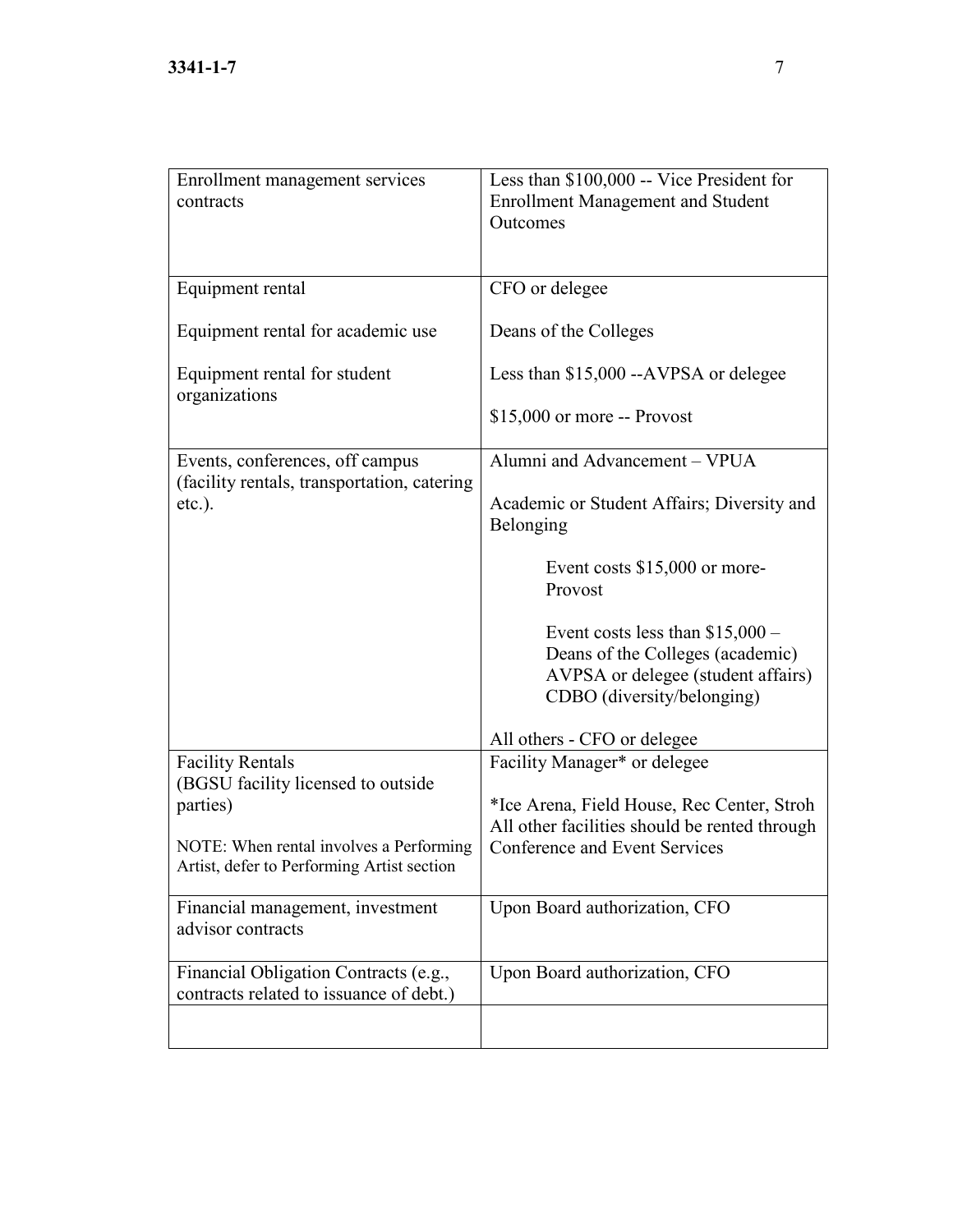| 1. Waiver and indemnification for Loan of<br>Academy Equipment - CFO                                     |
|----------------------------------------------------------------------------------------------------------|
| 2. Memo of Understanding for use of<br>equipment - CFO                                                   |
| Charter for Fire Training from Ohio<br>3.<br>Department of Public Safety - Provost                       |
| Training proposals/bids - Dean<br>4.                                                                     |
| 5.<br>Contract for use (destruction) of<br>structure for fire training - CFO                             |
| Application for Burn Permit (EPA) -<br>6.<br><b>CFO</b>                                                  |
| <b>Instructor Contracts - Dean</b><br>7.                                                                 |
| Lease or Purchase of equipment (Not<br>8.<br>paid for with purchasing card/P-card.) -<br>CFO or delegee. |
| Vice President for University Advancement                                                                |
| CFO or delegee                                                                                           |
| <b>VPREE</b> or delegee                                                                                  |
| <b>VPREE</b> or Director, Office of Sponsored<br>Programs and Research                                   |
| Fee $$15,000$ or more -<br>Provost or CFO; Purchasing Department<br>per CFO delegation                   |
| Fee less than $$15,000-$                                                                                 |
| Dean, Executive Director, or AVP                                                                         |
| Student Affairs – AVPSA or delegee<br>Diversity and Belonging – CDBO                                     |
|                                                                                                          |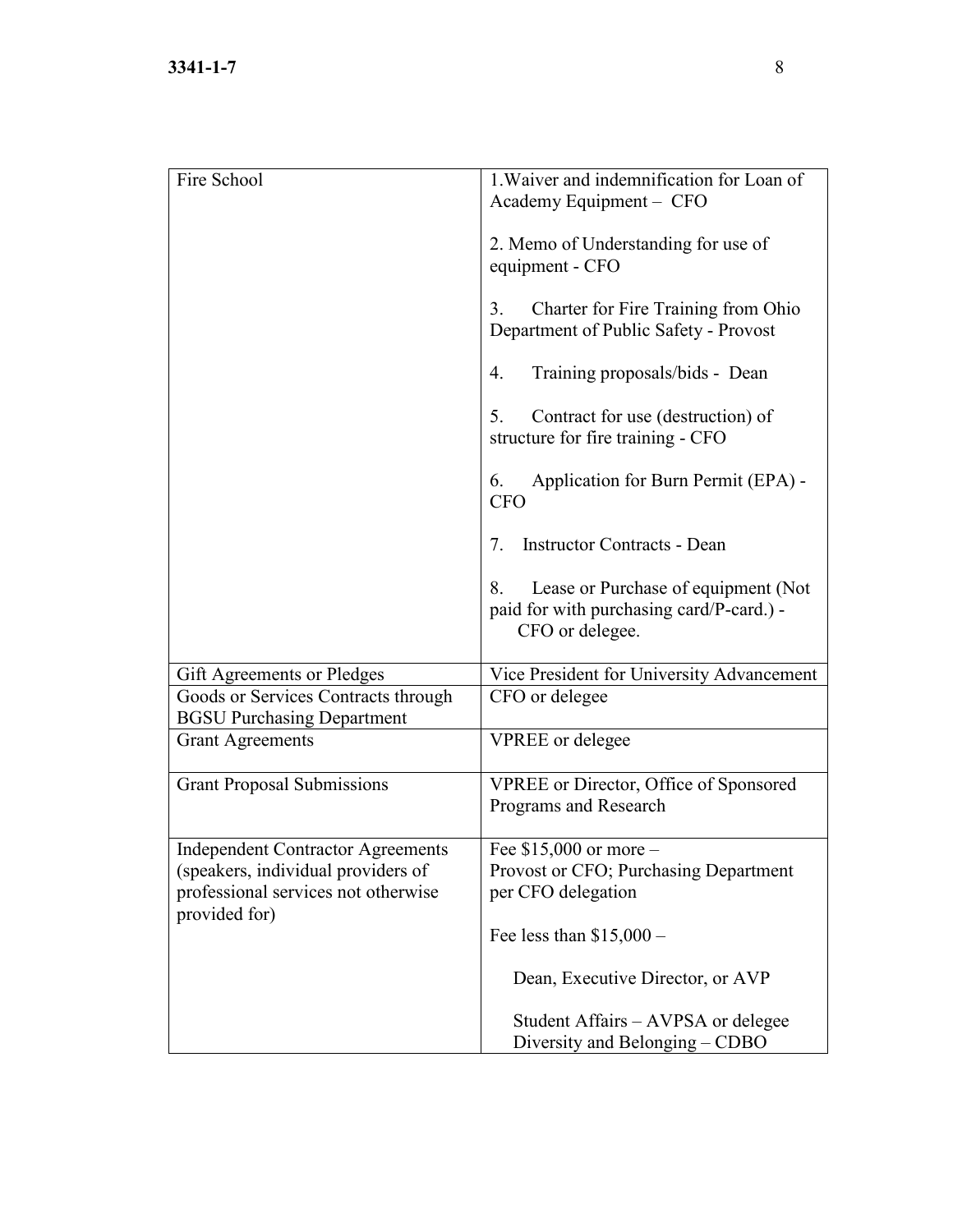|                                                                                                                | Firelands – Dean or delegee.<br>CFO or delegee                                                                                      |
|----------------------------------------------------------------------------------------------------------------|-------------------------------------------------------------------------------------------------------------------------------------|
| Insurance Contract Renewals and/or<br>changes                                                                  | CFO or delegee                                                                                                                      |
| Insurance Claim Releases (university<br>as releasor)                                                           | CFO or delegee                                                                                                                      |
| Labor Agreements                                                                                               | See Section (F)                                                                                                                     |
| Leases: Capital or Long-Term Lease<br>of real property, space or equipment<br>(university as lessor or lessee) | <b>CFO</b>                                                                                                                          |
| <b>Library Acquisitions</b>                                                                                    | Dean of Libraries                                                                                                                   |
| Maintenance and service of Equipment<br>and Physical Plant                                                     | CFO or delegee, except:<br>For contracts to be paid from the Student<br>Affairs budget, AVPSA or delegee.<br>(AVPSA to notify CFO.) |
| Maintenance and repair of                                                                                      |                                                                                                                                     |
| scientific/research/instructional<br>equipment                                                                 | Less than $$15,000 - Deans$ of the Colleges                                                                                         |
|                                                                                                                | \$15,000 to $$100,000$ - Provost                                                                                                    |
|                                                                                                                | $$100,000$ or more – CFO                                                                                                            |
| <b>Material Transfer Agreements</b>                                                                            | <b>VPREE</b> or Director, Office of Technology<br><b>Transfer and Services</b>                                                      |
| Medical Devices purchased by Speech<br>and Hearing Clinic for dispensing                                       | Chair, Communications Sciences                                                                                                      |
| Music Commissioning and Publication                                                                            | Less than $$15,000 - Dean$ of the College of                                                                                        |
| Agreements                                                                                                     | <b>Musical Arts</b>                                                                                                                 |
|                                                                                                                | $$15,000$ or more – Provost                                                                                                         |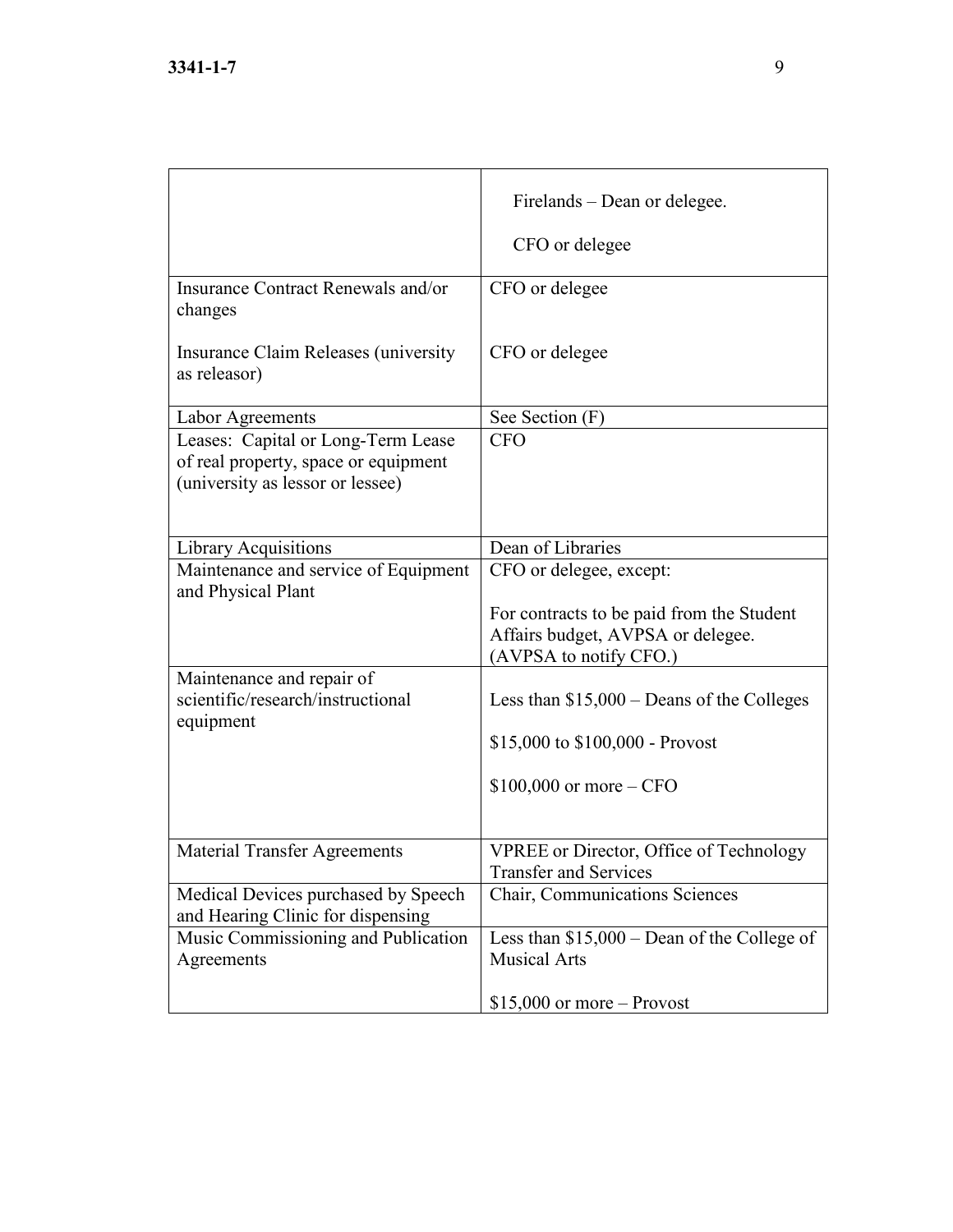| Patent Licensing or Transfer; including   | See Section (F)                              |
|-------------------------------------------|----------------------------------------------|
| licensing or transfer of rights for other |                                              |
| discoveries or inventions                 |                                              |
|                                           |                                              |
| Note: Licensing or transfer to a          |                                              |
| faculty-led start-up is by a              |                                              |
| commercialization agreement               |                                              |
| Performing Artist/Promoter Contracts      | By venue and by type                         |
|                                           |                                              |
|                                           | Stroh Center or other Athletics facilities - |
|                                           | Director of Intercollegiate Athletics        |
|                                           | College of Musical Arts venues – Dean of     |
|                                           | the College of Musical Arts                  |
|                                           |                                              |
|                                           | Wolfe Center for the Performing              |
|                                           | Arts/School of Art venues – Dean of the      |
|                                           | College of Arts and Sciences                 |
|                                           |                                              |
|                                           | Bowen-Thompson Student Union - CFO           |
|                                           |                                              |
|                                           | Student Activities – AVPSA or delegee        |
|                                           | Diversity and Belonging – CDBO               |
|                                           |                                              |
|                                           | Firelands – Dean of Firelands College        |
|                                           |                                              |
| Professional Associations --              | Academic memberships - Provost or            |
| Institutional memberships                 | delegee                                      |
|                                           |                                              |
|                                           | All others – Vice-President, CDBO, CFO       |
|                                           | or delegee                                   |
| Real Estate Purchase or Lease             | CFO per Board Resolution currently in        |
|                                           | effect                                       |
|                                           |                                              |
| Recreation and Wellness (excluding        |                                              |
| capital improvements, maintenance,        | Contracts less than \$50,000:                |
| custodial, etc.)                          | Director of Intercollegiate Athletics or     |
|                                           | delegee                                      |
| (For facility use see Facility Rentals)   |                                              |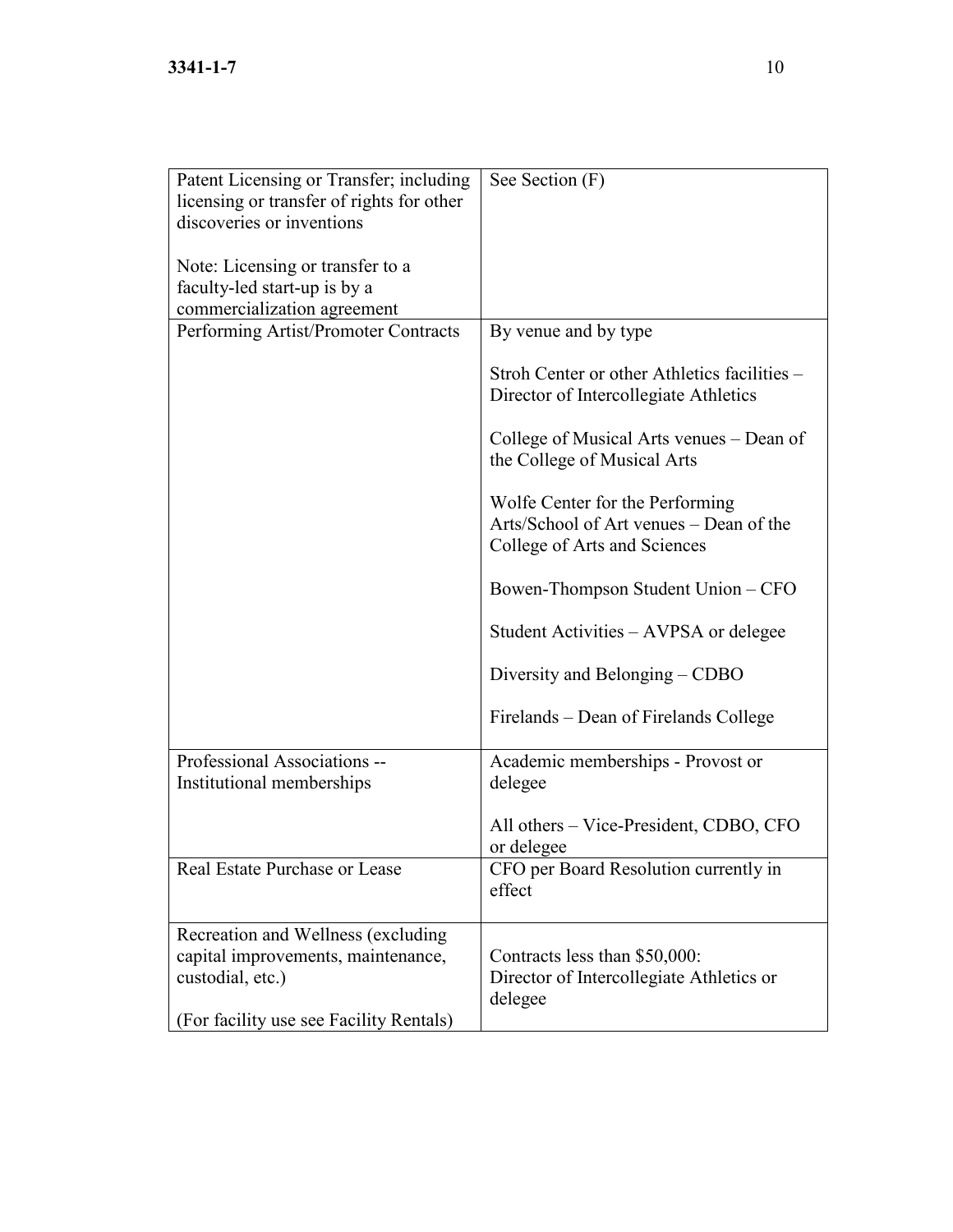| Research and Sponsored Projects                                                             | <b>VPREE</b> or Director, Office of Sponsored<br>Programs and Research         |
|---------------------------------------------------------------------------------------------|--------------------------------------------------------------------------------|
| Research Compliance                                                                         | <b>VPREE</b> or delegee                                                        |
| Residence Hall license agreements<br>with students/parents                                  | AVPSA or delegee                                                               |
| Sale of Surplus Property                                                                    | CFO or delegee                                                                 |
| Service agreements other than<br>consulting                                                 | CFO or delegee; Purchasing Department<br>per CFO delegation                    |
| Software License Agreements and all<br><b>ITS Related Services</b>                          | Less than \$100,000 - Chief Information<br>Officer                             |
|                                                                                             | \$100,000 or more - CFO                                                        |
| <b>Technology Transfer Agreements for</b><br>technology not subject to the Patent<br>Policy | <b>VPREE</b> or Director, Office of Technology<br><b>Transfer and Services</b> |
| Other contracts and legal documents<br>not otherwise provided for                           | President's written delegation; also see<br>Section $(D)(1)$                   |

# (F) Contracts Requiring Board Involvement

The following types of contracts require reporting to or authorization or approval by the Board of Trustees.

| <b>Contract Type</b>                     | <b>Signature Authority</b>                    |
|------------------------------------------|-----------------------------------------------|
| Commercialization agreements for         | President after reporting to Board of         |
| university intellectual property that is | Trustees; after this reporting, President may |
| subject to the Patent Policy             | delegate to VPREE                             |
|                                          |                                               |
| NOTE: Commercialization agreements       |                                               |
| are with faculty-led start-up businesses |                                               |
| <b>Employment Actions (including</b>     | Vice Presidents – President (subject to       |
| appointments and contracts)              | Board of Trustees approval)                   |
| Labor Agreements                         | President after receiving Board               |
|                                          | authorization                                 |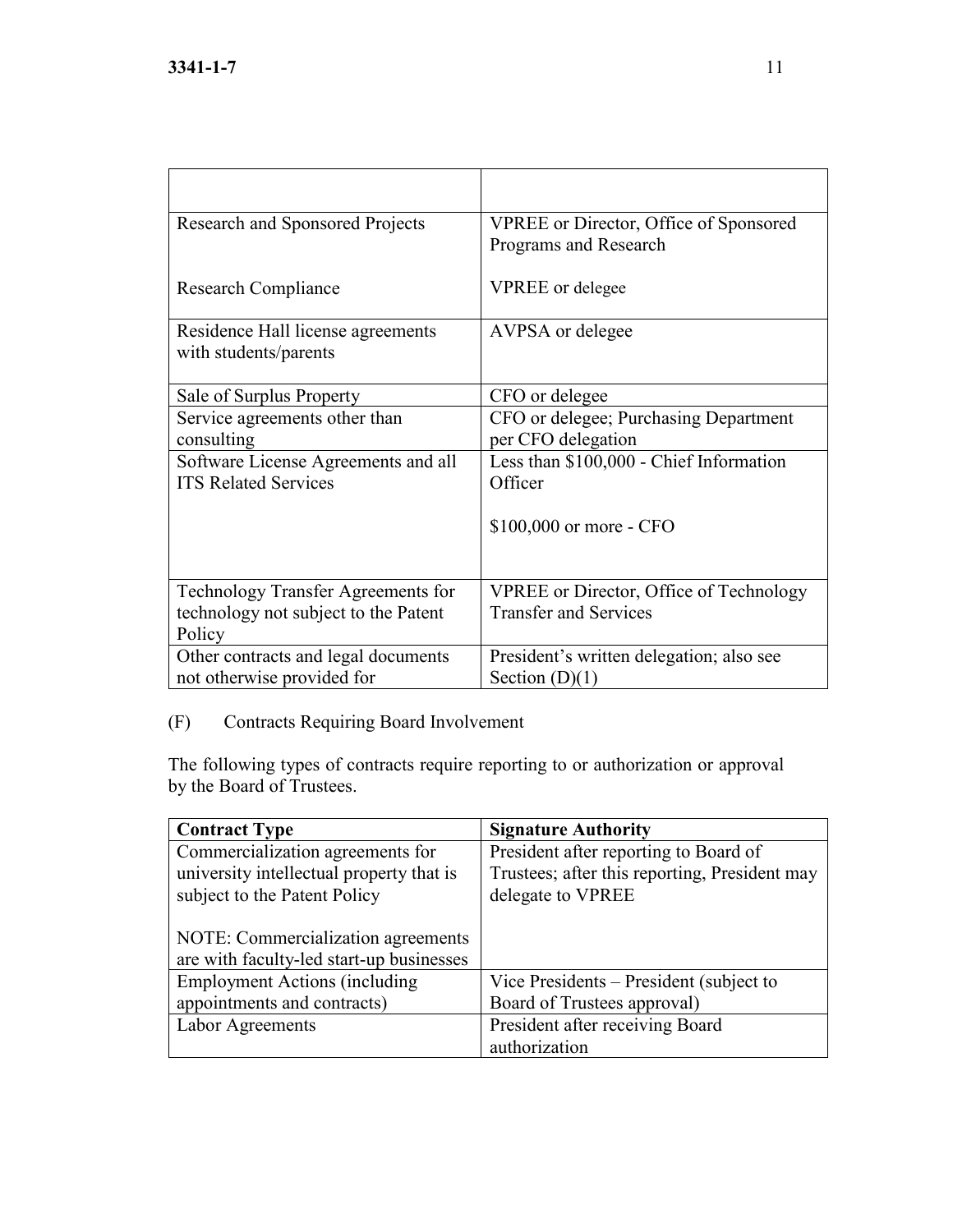| Patent Licensing or Transfer; including<br>licensing or transfer of rights for other<br>discoveries or inventions | President after reporting to Board of<br>Trustees |
|-------------------------------------------------------------------------------------------------------------------|---------------------------------------------------|
| Note: Licensing or transfer to a<br>faculty-led start-up is by a<br>commercialization agreement                   |                                                   |

#### (G) General Counsel Review and Approval

Contracts involving the following subjects must be reviewed and approved as to legal form by the Office of General Counsel. No contract of these types may be signed on behalf of the university unless it has first been approved as to legal form by the Office of the General Counsel and that approval is indicated on the face of the contract or otherwise signified in an auditable manner. Those purchases that are authorized for purchase on a P-card are not subject to this requirement.

- (1) Contracts involving the sale or lease of real property;
- (2) Contracts for which the total financial value is greater than \$100,000;
- (3) Contracts with a term greater than two years;
- (4) Contracts for affiliation with other institutions or for foreign study;
- (5) Contracts for insurance;
- (6) Employment agreements providing for deferred compensation benefits other than those administered by Human Resources;
- (7) Contracts involving patent, copyright, trademark, or other intellectual property ownership or licensing;
- (8) Gift agreements; and
- (9) Contracts containing clauses related to: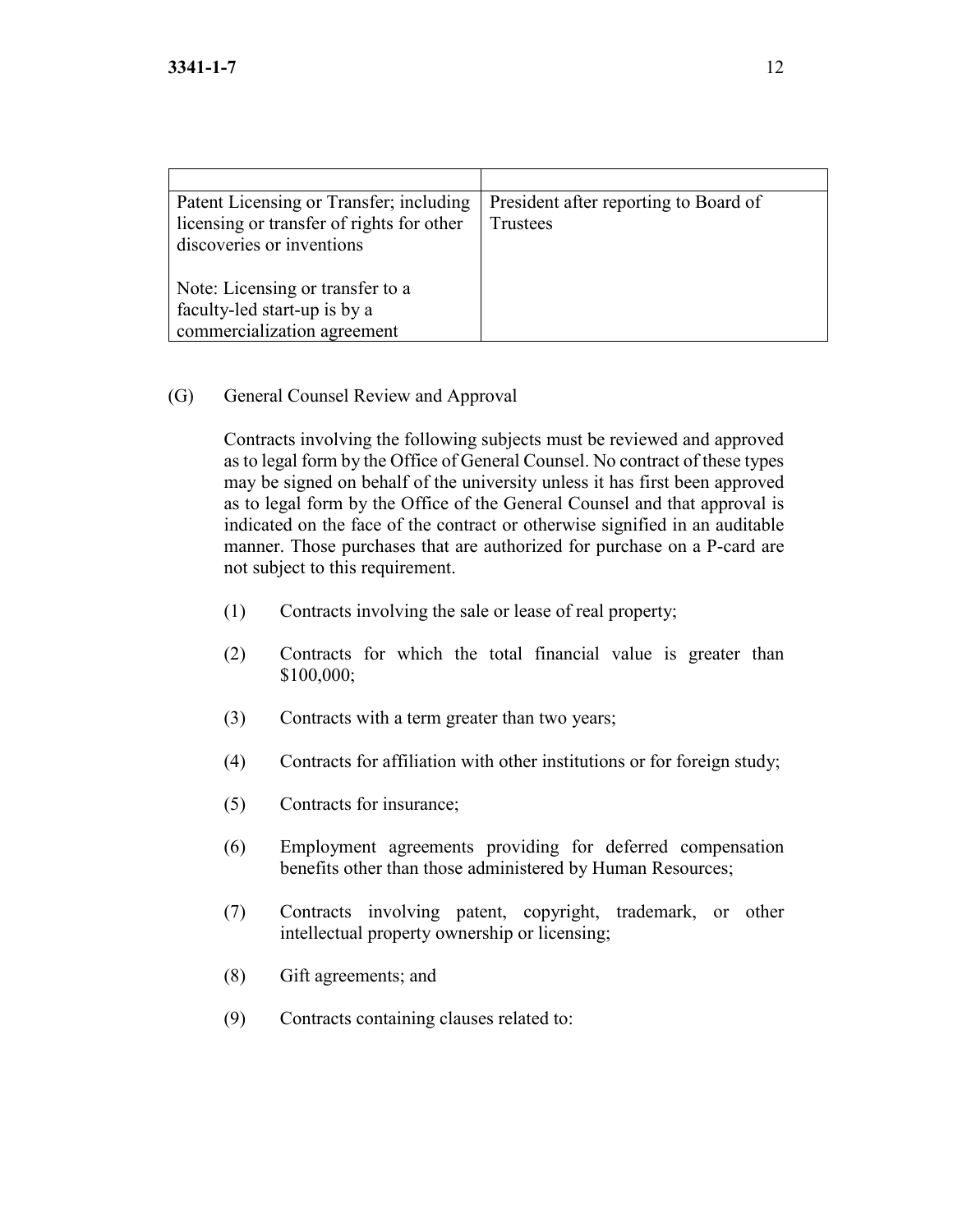- (a) defense, indemnification, or hold harmless provisions
- (b) limiting the amount or types of liability of the other contracting party, its subcontractors, agents, or successors if the contract amount exceeds \$10,000
- (c) establishing the choice of law, forum, or dispute resolution means (such as arbitration)
- (d) automatic renewal if the annual fee exceeds \$10,000
- (e) the university providing or requiring proof of insurance
- (f) the acceptance of another party's risk or liability or requiring the university to provide a warranty
- (g) confidentiality, unless there is an exception for public records requests
- (h) sovereign immunity.
- (H) General Counsel Review Not Required

Contracts in the following categories do not require General Counsel review prior to execution if they satisfy the following requirements:

- (1) Contracts that follow exactly a form which has been previously approved, as a form, by the Office of General Counsel (for example, a Purchase Order form to which no special language has been added, or categories of contracts which, in the General Counsel's written opinion, do not require legal review); and
- (2) Contracts that the Office of the General Counsel has declined to approve but that are approved by either
	- (a) the President, or
	- (b) any two Vice Presidents when they are satisfied that, as a matter of policy, signing the contract will be in the best interest of the university.